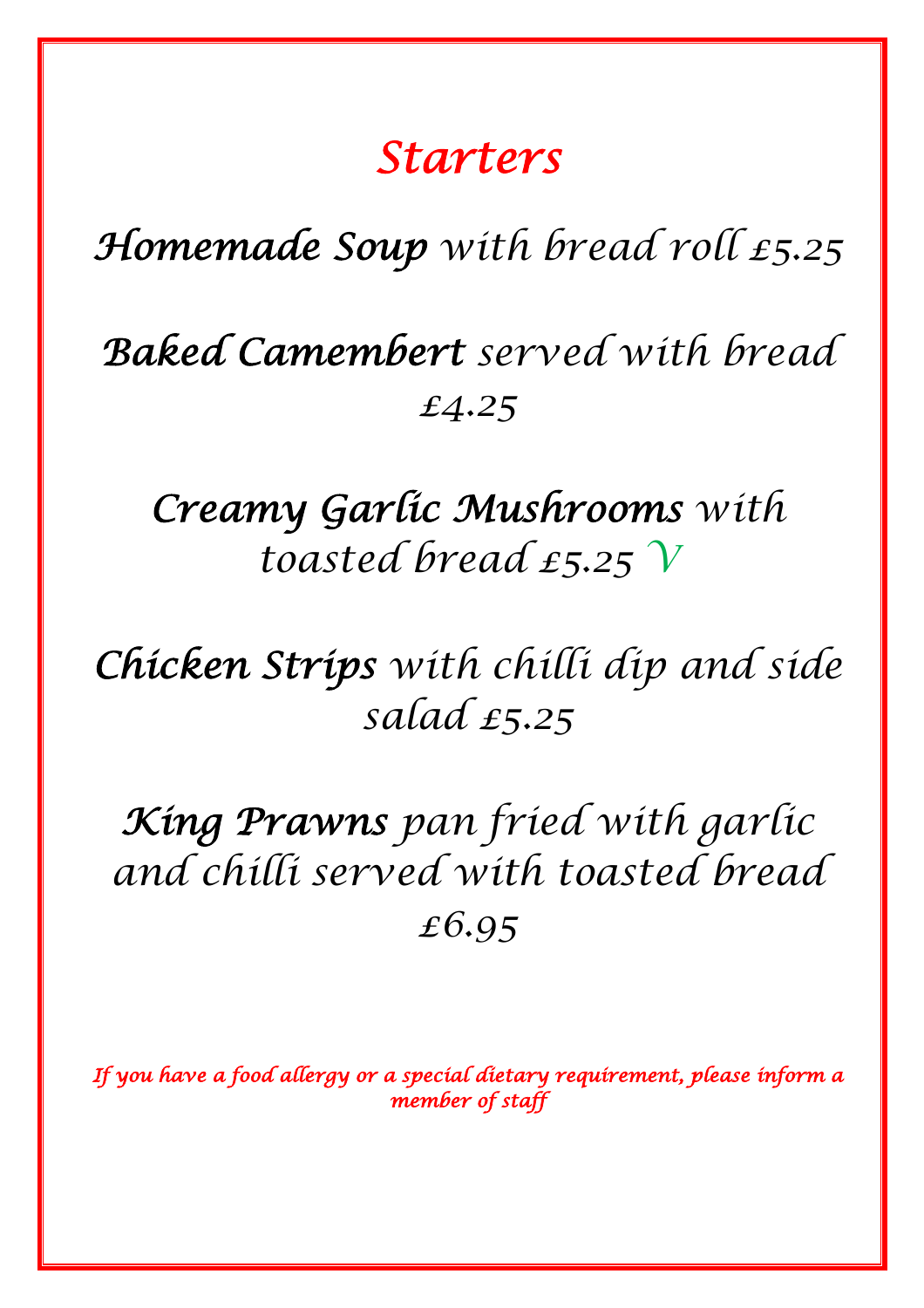## *Main Courses*

*Homemade Lasagne meat or vegetarian with garlic bread, chips & salad £11.95*

*Beer Battered Cod with chips & choice of peas £11.95*

*Golden Scampi with chips & choice of peas £11.95*

*Homemade Cottage Pie meat or vegetarian with seasonal vegetables £11.95*

*8oz Red Lion Burger with bacon, cheese, chips & onion rings £12.95*

*Homemade Spicy Beef Chilli served with rice £11.95*

*Chicken Fillet Burger with bacon, cheese, chips & onion rings £12.95*

*Roast Ham, Sunnyside Egg, Chips with garden peas £11.95*

*10oz Gammon steak served with pineapple, Sunnyside egg, garden peas and choice of potatoes £13.95*

*10oz Sirloin Steak with onions rings, mushrooms, tomato, peas and choice of potatoes £18.95 (Add a stilton or peppercorn sauce for £2.00)*

*Hunters Chicken 6oz chicken breast with bacon topped with hickory BBQ sauce, cheddar cheese, chips, onion rings & salad garnish £13.95*

*Chicken Fajitas with peppers and onions served with a side of cheese, guacamole, tomato salsa and sour cream £13.95*

*Homemade Curry of the day meat or vegetarian served with rice £11.95*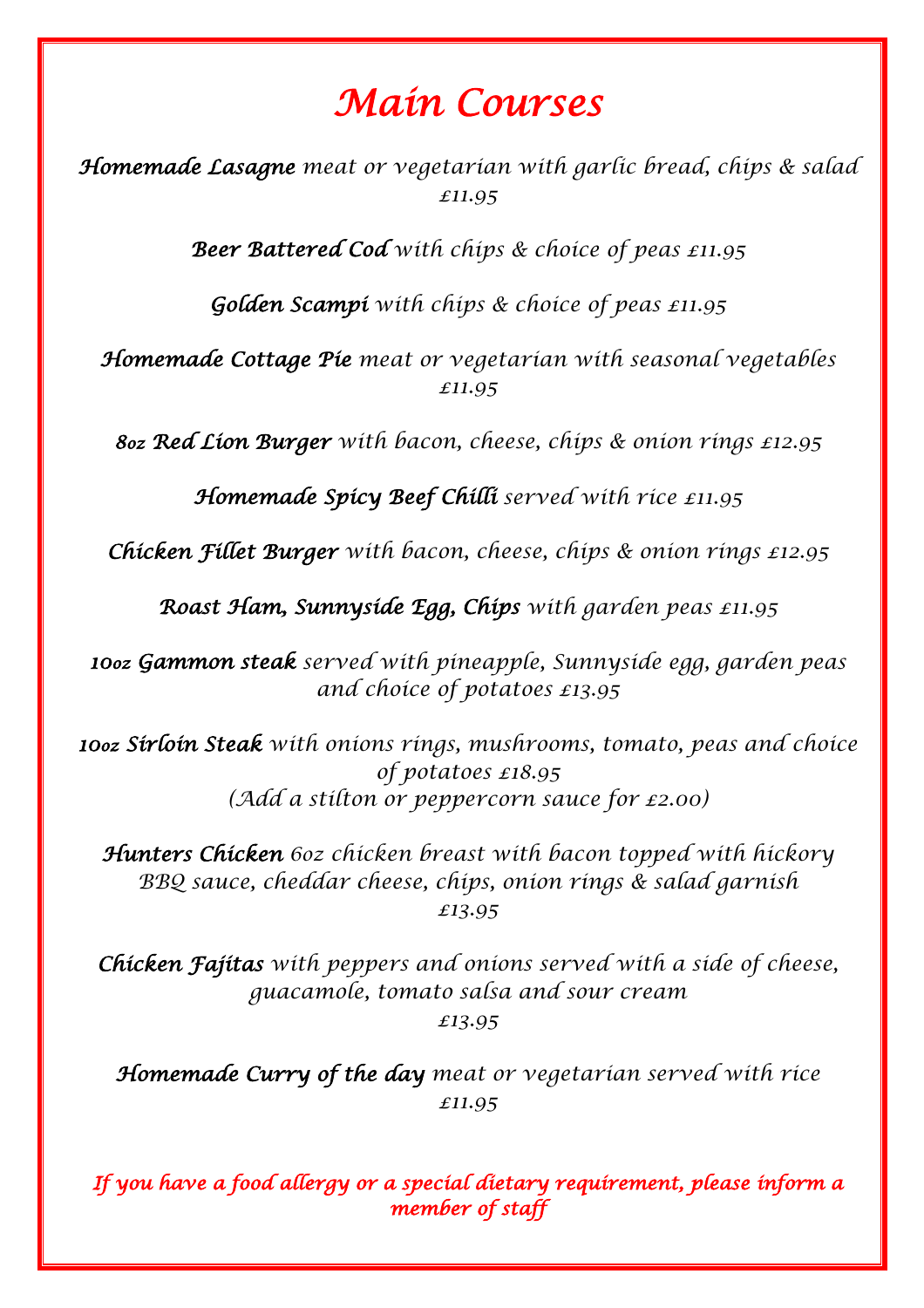#### *Jacket potatoes £6.95*

*All jacket potatoes are served with a side salad*

*Cheddar Cheese Baked Bean Prawn & Marie Rose Chilli* 

### *Baguette & Wraps £7.95*

*All baguettes and wraps are served with chips & salad*

*Rump Steak & Fried Onion Bacon & Brie Toasted Prawn & Marie Rose Hand Carved Honey Roast Ham Hot Roast Beef & Horseradish Mayo Baguette* 

*----------------------------------------------*

*Sriracha Chicken Pepper & Onion wrap Rump Steak, Cheese & Red Onion Wrap Mature Cheddar Cheese & Salad Wrap Tuna, Sweetcorn & Mayo Wrap Homemade Cod Goujons, Lettuce & Tartar Sauce Wrap* 

#### *Light Bites £7.95*

*Homemade Cottage Pie meat or vegetarian with seasonal vegetables*

*Homemade Lasagne meat or vegetarian with garlic bread, chips & salad*

*Beer Battered Cod with chips & choice of peas*

*Golden Scampi with chips & choice of peas*

*Roast Ham, Sunnyside Egg, Chips with garden peas*